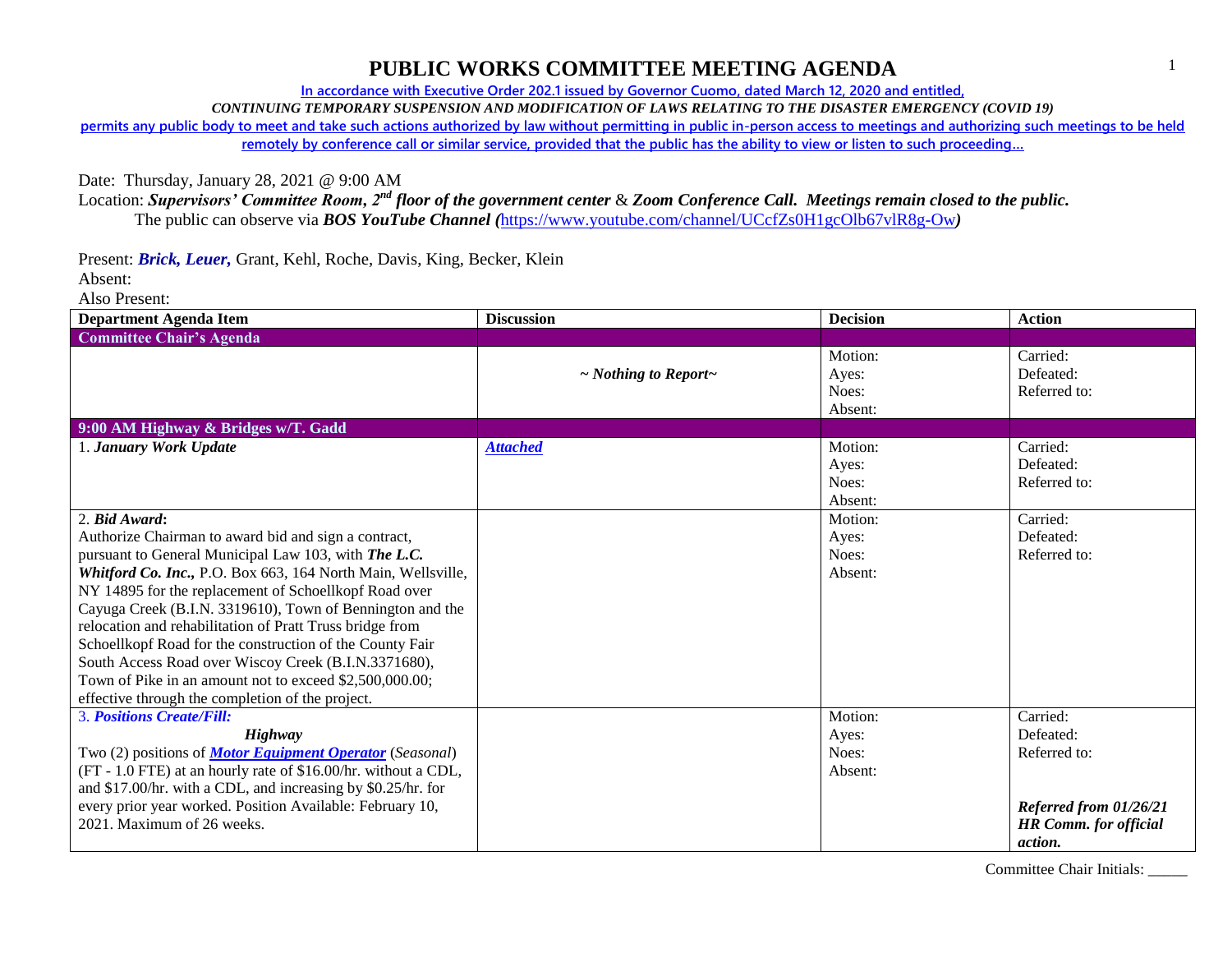**In accordance with Executive Order 202.1 issued by Governor Cuomo, dated March 12, 2020 and entitled,**

*CONTINUING TEMPORARY SUSPENSION AND MODIFICATION OF LAWS RELATING TO THE DISASTER EMERGENCY (COVID 19)*

**permits any public body to meet and take such actions authorized by law without permitting in public in-person access to meetings and authorizing such meetings to be held** 

**remotely by conference call or similar service, provided that the public has the ability to view or listen to such proceeding…**

Date: Thursday, January 28, 2021 @ 9:00 AM

Location: *Supervisors' Committee Room, 2nd floor of the government center* & *Zoom Conference Call. Meetings remain closed to the public.* The public can observe via *BOS YouTube Channel (*<https://www.youtube.com/channel/UCcfZs0H1gcOlb67vlR8g-Ow>*)*

Present: *Brick, Leuer,* Grant, Kehl, Roche, Davis, King, Becker, Klein

Absent:

Also Present:

| <b>Department Agenda Item</b>                                       | <b>Discussion</b>                   | <b>Decision</b> | <b>Action</b>                |
|---------------------------------------------------------------------|-------------------------------------|-----------------|------------------------------|
| <b>4. Positions Fill:</b>                                           | <b>Motor Equipment Operator (2)</b> | Motion:         | Carried:                     |
| Highway                                                             |                                     | Ayes:           | Defeated:                    |
| Four (4) positions of <b>Motor Equipment Operator</b> (2)           |                                     | Noes:           | Referred to:                 |
| (Seasonal Non Union) (FT - 1.0 FTE) (Position #s: 083.163,          |                                     | Absent:         |                              |
| 084.163, 085.163, 091.163) at an hourly rate of \$16.00/hr.         |                                     |                 |                              |
| without a CDL, and \$17.00/hr. with a CDL, and increasing by        |                                     |                 |                              |
| \$0.25/hr. for every prior year worked. Positions are currently     |                                     |                 |                              |
| vacant. Position Available: February 3, 2021. Maximum of 26         |                                     |                 | Referred from 01/26/21       |
| weeks.                                                              |                                     |                 | <b>HR Comm. for official</b> |
|                                                                     |                                     |                 | action.                      |
| 9:30 AM Buildings & Grounds w/K. Wiedemann, J. Ferris & M. Adamczak |                                     |                 |                              |
| 1. Amend Resolution No. 21-022:                                     |                                     | Motion:         | Carried:                     |
| Authorize Chairman to sign an amended contract with                 |                                     | Ayes:           | Defeated:                    |
| EcoServe Pest Services, 3573 North Buffalo Rd., Orchard             |                                     | Noes:           | Referred to:                 |
| Park, NY 14127 to reflect the following revisions:                  |                                     | Absent:         |                              |
| contract amount of \$8,450.00 is per year for a total<br>$\bullet$  |                                     |                 |                              |
| contract amount not to exceed \$25,350.00.                          |                                     |                 |                              |
| All else remains the same.                                          |                                     |                 |                              |
|                                                                     |                                     |                 |                              |
|                                                                     |                                     |                 |                              |
| 2. Amend Resolution No. 20-413:                                     |                                     | Motion:         | Carried:                     |
| Authorize Chairman to sign an amended contract with                 |                                     | Ayes:           | Defeated:                    |
| T.C.C.T. Inc., 46 North Maple St., Warsaw, NY 14569 to              |                                     | Noes:           | Referred to:                 |
| reflect the following revisions:                                    |                                     | Absent:         |                              |
| Include District Attorney's office space in an amount<br>$\bullet$  |                                     |                 |                              |
| not to exceed \$4,248.00 annually.                                  |                                     |                 |                              |
| All else remains the same.                                          |                                     |                 |                              |
|                                                                     |                                     |                 |                              |
|                                                                     |                                     |                 |                              |

Committee Chair Initials: \_\_\_\_\_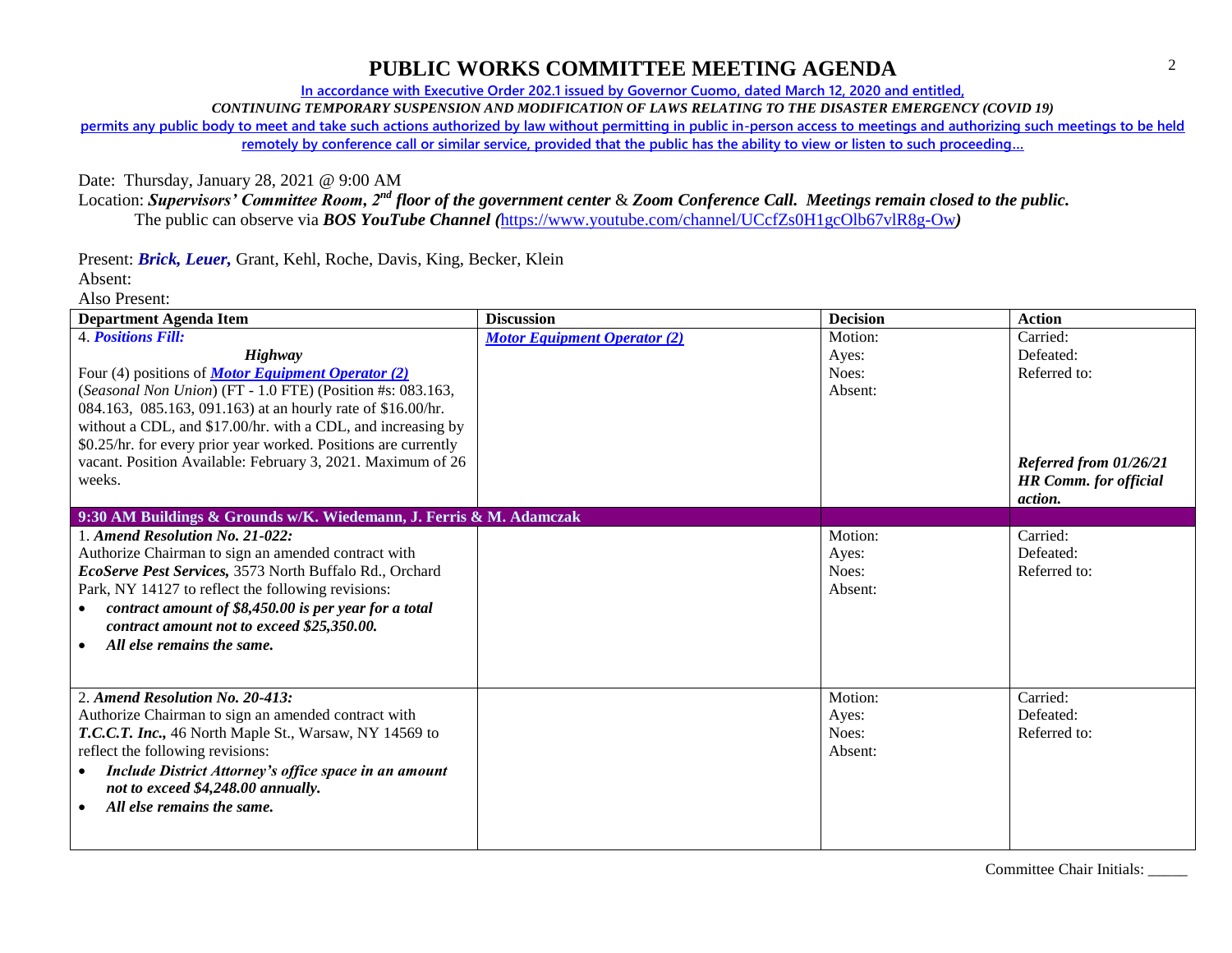**In accordance with Executive Order 202.1 issued by Governor Cuomo, dated March 12, 2020 and entitled,**

*CONTINUING TEMPORARY SUSPENSION AND MODIFICATION OF LAWS RELATING TO THE DISASTER EMERGENCY (COVID 19)*

**permits any public body to meet and take such actions authorized by law without permitting in public in-person access to meetings and authorizing such meetings to be held** 

**remotely by conference call or similar service, provided that the public has the ability to view or listen to such proceeding…**

Date: Thursday, January 28, 2021 @ 9:00 AM

Location: *Supervisors' Committee Room, 2nd floor of the government center* & *Zoom Conference Call. Meetings remain closed to the public.* The public can observe via *BOS YouTube Channel (*<https://www.youtube.com/channel/UCcfZs0H1gcOlb67vlR8g-Ow>*)*

Present: *Brick, Leuer,* Grant, Kehl, Roche, Davis, King, Becker, Klein

Absent: Also Present:

| Department Agenda Item                                                                                                | <b>Discussion</b>            | <b>Decision</b> | <b>Action</b> |
|-----------------------------------------------------------------------------------------------------------------------|------------------------------|-----------------|---------------|
| 3. Professional Service Contract \$5,001 or greater:                                                                  | State Contact number PS937AA | Motion:         | Carried:      |
| Authorize Chairman to sign a contract, pursuant to General                                                            |                              | Ayes:           | Defeated:     |
| Municipal Law §104(b), with Waste Management of New                                                                   |                              | Noes:           | Referred to:  |
| York, 10860 Olean Rd, Chaffee, NY 14030 for dumpster                                                                  |                              | Absent:         |               |
| services at County Courthouse Complex & Public Safety, Ag                                                             |                              |                 |               |
| and Business Center, Department of Social Services and                                                                |                              |                 |               |
| County Health Department in an amount not to exceed                                                                   |                              |                 |               |
| \$8,500.00; effective February 1, 2021 through December 31,                                                           |                              |                 |               |
| 2022.                                                                                                                 |                              |                 |               |
| 4. Amend FYI ~ Contract (Comm. Mtg. 11-25-20) $(\$3,000$ and under):                                                  |                              | Motion:         | Carried:      |
| Johnson Controls Fire and Protection, 90 Goodway Dr., Rochester, NY 14623 for repairs of deficiencies found           |                              | Ayes:           | Defeated:     |
| during annual inspections at various County buildings in an amount not to exceed \$1,700.00; effective                |                              | Noes:           | Referred to:  |
| December 1, 2020 through December 31, 2020 to reflect the following revisions:                                        |                              | Absent:         |               |
| Amend the contract end date to April 1, 2021. All else remains the same.<br>$\circ$                                   |                              |                 |               |
| 5. $FYI \sim Contract$ (\$3,000 and under):                                                                           |                              | Motion:         | Carried:      |
| Seneca Gorham Security Systems, Inc., 22 Main St., Bloomfield NY 14469 for security alarm and monitoring<br>$\bullet$ |                              | Ayes:           | Defeated:     |
| services at the Kaplan Building, Records Retention and Historians building in an amount not to exceed                 |                              | Noes:           | Referred to:  |
| \$2,418.00; effective January 1,2021 through December 31, 2021.                                                       |                              | Absent:         |               |
| 6. Disposition of Fixed Assets: (Permanent disposal only)                                                             |                              | Motion:         | Carried:      |
| Declare surplus and dispose of:                                                                                       |                              | Ayes:           | Defeated:     |
| one 2008 F-150 in the most advantageous way for the                                                                   |                              | Noes:           | Referred to:  |
| County. Original cost in 2008 was \$12,286.01.                                                                        |                              | Absent:         |               |
| 7. Discussion:                                                                                                        |                              | Motion:         | Carried:      |
| Staffing<br>$\bullet$                                                                                                 |                              | Ayes:           | Defeated:     |
| Build out space for 911                                                                                               |                              | Noes:           | Referred to:  |
| Need to increase work area for dispatch at<br>$\circ$                                                                 |                              | Absent:         |               |
| training center                                                                                                       |                              |                 |               |
| $$1,800.00$ est. project cost<br>$\circ$                                                                              |                              |                 |               |
|                                                                                                                       |                              |                 |               |

Committee Chair Initials: \_\_\_\_\_